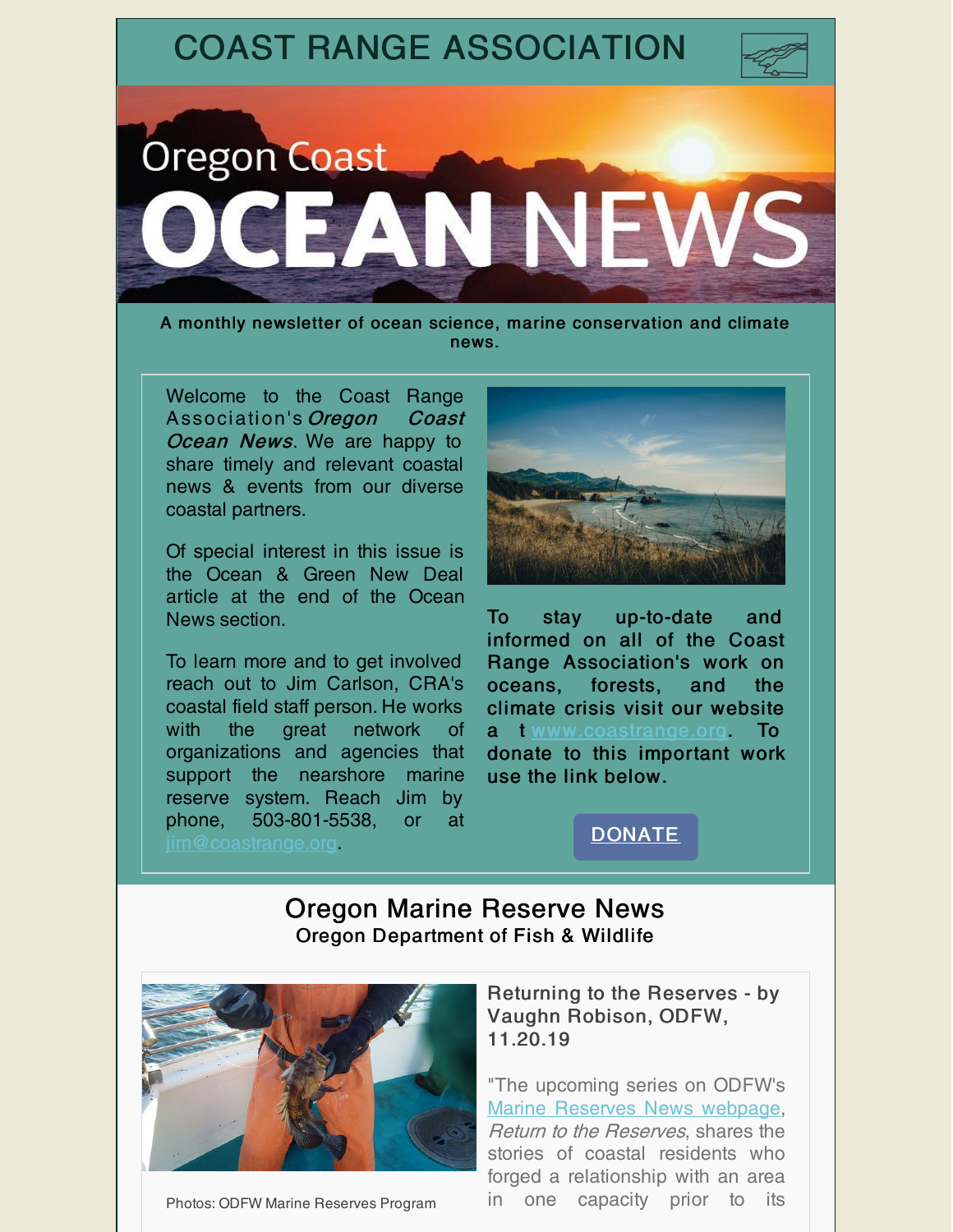

The Scientific and Technical Advisory Committee (STAC) met on Friday November 22, 2019 in Newport at the HMSC Library from 1pm - 5pm. The agenda, along with other [information,](https://lnks.gd/l/eyJhbGciOiJIUzI1NiJ9.eyJidWxsZXRpbl9saW5rX2lkIjoxMDQsInVyaSI6ImJwMjpjbGljayIsImJ1bGxldGluX2lkIjoiMjAxOTExMjEuMTMyMDI0OTEiLCJ1cmwiOiJodHRwczovL3d3dy5vcmVnb25vY2Vhbi5pbmZvL2luZGV4LnBocC9zY2llbnRpZmljLWFuZC10ZWNobmljYWwtYWR2aXNvcnktY29tbWl0dGVlIn0.N0xeHVZ-u3RAztUrscGU68pjBruuvNqfW6c6LzNIIbM/br/71701179961-l) is available on the STAC webpage.

designation as a marine reserve, and have since returned to it in another role. Follow along and learn how people first experienced these spaces in one capacity and then returned to them in another, and how these changes have influenced their sense of place and are helping us all learn about and better understand Oregon's marine reserves."

Read the Full [Article](https://oregonmarinereserves.com/2019/11/20/returning-to-the-reserves/)

### Ocean Issues News ocean warming, sea level rise, acidification and other Oregon Coast climate change news

- Close Look: Tracking gray whale behavior, and their poop off Oregon's Coast - Curry Coastal Pilot, 11.25.19
	- "Using drones deployed in the air and GoPros underwater, Oregon State University marine ecologist Leigh Torres has completed her fourth field season documenting previously unseen behaviors of gray whales – and gathering their poop – off the Oregon Coast." [Read](https://www.currypilot.com/news_paid/close-look-tracking-gray-whale-behavior-and-their-poop-off/article_24aec00a-0a5d-11ea-bfbe-e30ee229c156.html) More
- Oregon State Police Arrest 21 People Who Protested LNG Pipeline at State Capitol - Willamette Week, 11.22.19
	- At 1:59 pm, 75 people began their protest of the LNG terminal pipeline, according to state police estimates. They remained after the Capitol closed for the day at 5:30. "At approximately 8:30 pm Governor Kate Brown addressed the protesters and answered several questions," a state police press release states. "Many of the remaining protesters left the building at this time." The LNG pipeline would run through Southern Oregon ending in Coos Bay. [Read](https://www.wweek.com/news/state/2019/11/22/oregon-police-arrest-21-people-who-protested-lng-pipeline-at-state-capitol/) More
- The climate chain reaction that threatens the heart of the Pacific The Washington Post, 11.12.19
	- "SHIRETOKO PENINSULA, Japan Lined up along the side of their boat, the fishermen hauled a huge, heavy net up from swelling waves. At first, a few small jellyfish emerged, then a piece of plastic. Then net, and more net. Finally, all the way at the bottom: a small thrashing mass of silvery salmon." [Read](https://www.washingtonpost.com/graphics/2019/world/climate-environment/climate-change-japan-pacific-sea-salmon-ice-loss/) More
- Maine's Shrimp Crisis Reveals A Big Climate Change Problem We're Not Talking About - Huffpost, 11.12.19
	- "As global temperatures rise, plans for dealing with the climate crisis are all but silent on the oceans and the plight of the coastal seafood industry." [Read](https://www.huffpost.com/entry/maine-shrimp-climate_n_5da8b76fe4b0b5c9be4b4c43) More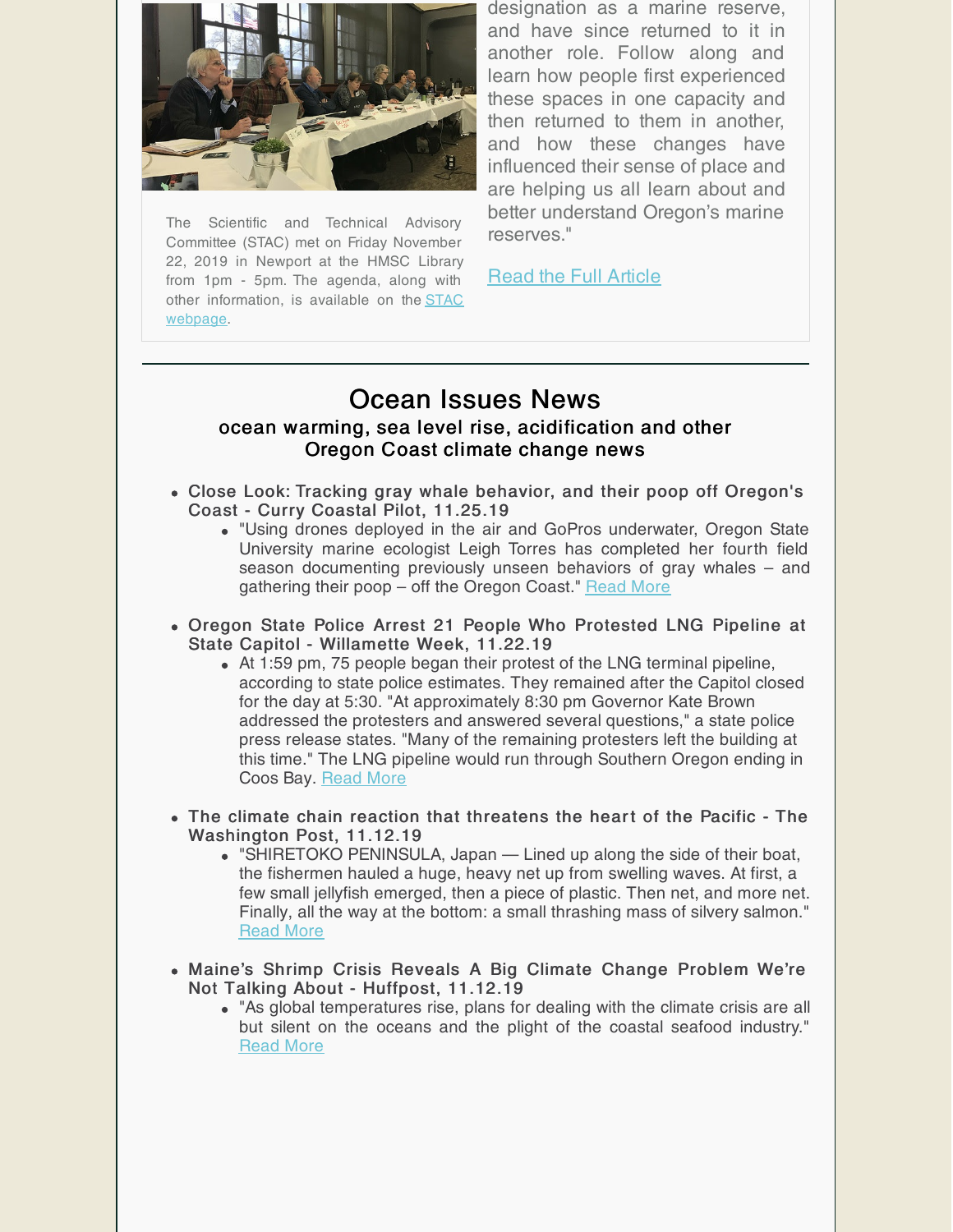

- Management Plan. A public-comment period is scheduled for November, followed by a [public-proposal](https://www.cannonbeachgazette.com/news/public-invited-to-comment-on-coastal-habitat-management/article_d79b760c-de6d-11e9-804e-eb26a65d8faf.html) period beginning in January 2020." Read More
- Oregon judge intervenes for the marbled murrelet KOIN, 8.7.19
	- "An Oregon judge has ruled that the Oregon Fish and Wildlife Commission illegally reversed an earlier decision granting endangered species status to the marbled murrelet, a small seabird that nests in old-growth forests." [Read](https://www.koin.com/news/environment/oregon-judge-intervenes-for-the-marbled-murrelet/) More
- Putting the Blue in the Green New Deal (commentary) Mongabay, 3.13.19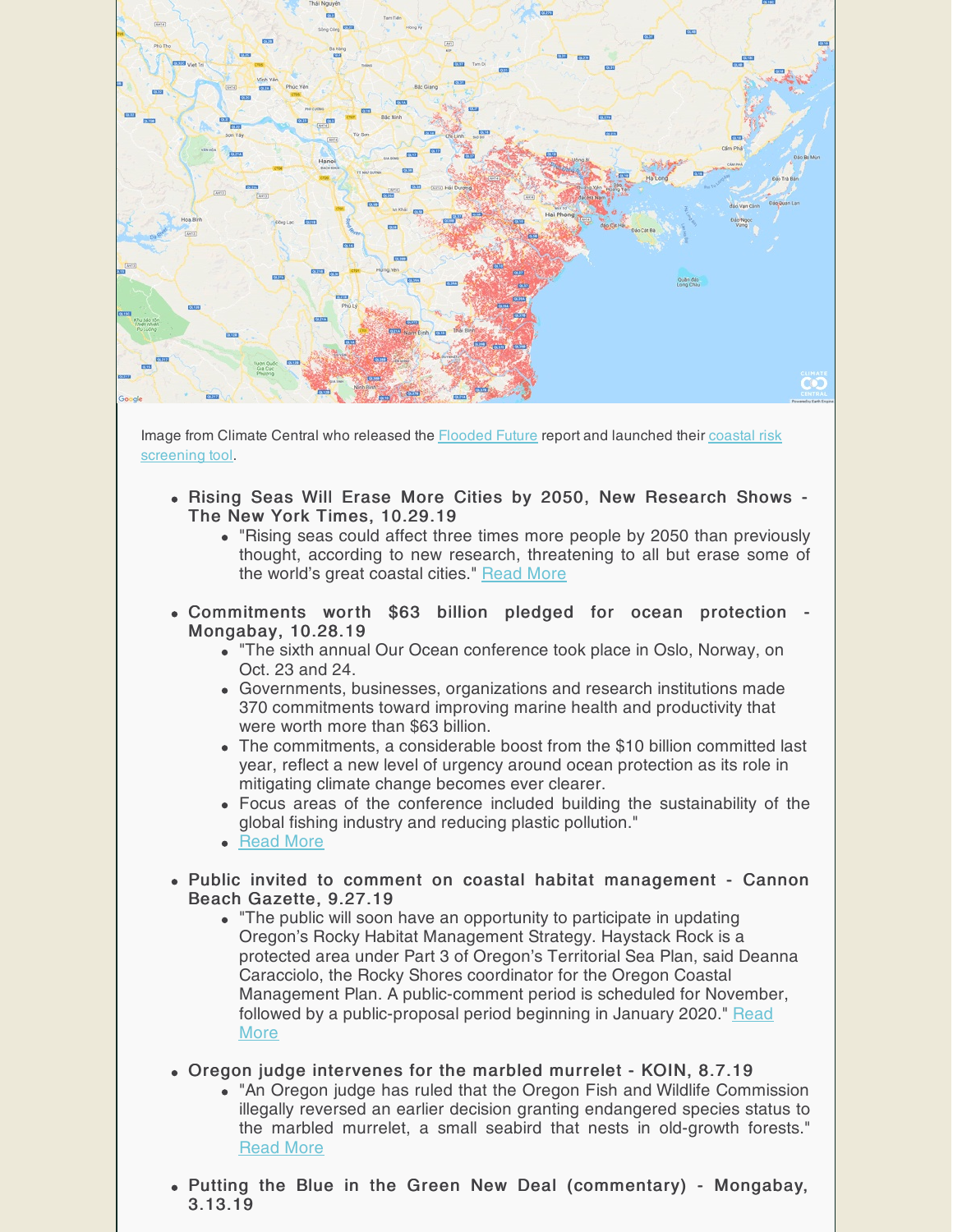- "The Green New Deal (GND) is a U.S. resolution that aims to address economic inequality and global warming through a set of proposed economic stimulus projects.
- As nearly half of the U.S. populace lives in or near coastal areas, the GND needs to prioritize the sustainable use and preservation of the marine environment – called the "blue economy."
- David Helvarg of Blue Frontier and Jason Scorse of the International Environmental Policy Program and the Middlebury Institute of International Studies suggest a series of policy and investment priorities for incorporation of the blue economy into the GND."
- [Read](https://news.mongabay.com/2019/03/putting-the-blue-in-the-green-new-deal-commentary/) More

## Interactive Tools & Media

Podcast: The climate crisis is an oceans crisis - [Listen](https://www.stitcher.com/podcast/the-ezra-klein-show/e/65036537?autoplay=true&te=1&nl=climate-fwd:&emc=edit_clim_20191120?campaign_id=54&instance_id=13988&segment_id=18951&user_id=1bb482ae7de095661fbbcd2eb4e47392%C2%AEi_id=97995575lim_20191120) Here

- The Ezra Klein Show
	- "Oceans cover 70% of the earth, absorb 93% of the heat from the sun, and capture 30% of the carbon dioxide from the atmosphere. Forty percent of the world's population lives within 60 miles of the coast, and half a billion people rely on oceans as their primary food source. As go the oceans, so goes humanity."

### Upcoming Events & Activities from CRA & Partners

Cape Perpetua Events:

- December 5 | Marine Debris Monitoring/Beach Cleanup: Cape Cove Beach
	- 2:00pm, meet @ Cape Perpetua Visitor Center
		- [Website](https://capeperpetuacollaborative.org/event/cape-cove-beach-marine-debris-monitoring-on-the-oregon-coast-2-2-2/) | [Facebook](https://www.facebook.com/events/1249353315188908/)
- December 7 | Forest Ecology
	- 11:00am @ Perpetua Visitor Center
	- Cape Perpetua Speakers Series
	- [Website](https://capeperpetuacollaborative.org/event/forest-ecology/) | [Facebook](https://www.facebook.com/events/453055208660317/)
- December 14 | Speaker Series: Sea Otters
	- 11:00am @ Cape Perpetua Visitor Center
	- [Flyer](http://capeperpetuacollaborative.org/wp-content/uploads/2019/10/bob-bailey-12-14-19-sea-otters-flyer-pdf.pdf) | [Website](https://capeperpetuacollaborative.org/event/sea-otters/) | [Facebook](https://www.facebook.com/events/2364914077080856/)
- December 21 | Speaker Series: New Year's Day Peace Hike 10 Year Legacy
	- 11:00am @ Cape Perpetua Visitor Center
	- [Flyer](http://capeperpetuacollaborative.org/wp-content/uploads/2019/10/joanne-kittel-12-21-19-flyer-pdf.pdf) | [Website](https://capeperpetuacollaborative.org/event/new-years-day-peace-hike-10-year-legacy/) | [Facebook](https://www.facebook.com/events/1036189700046548/)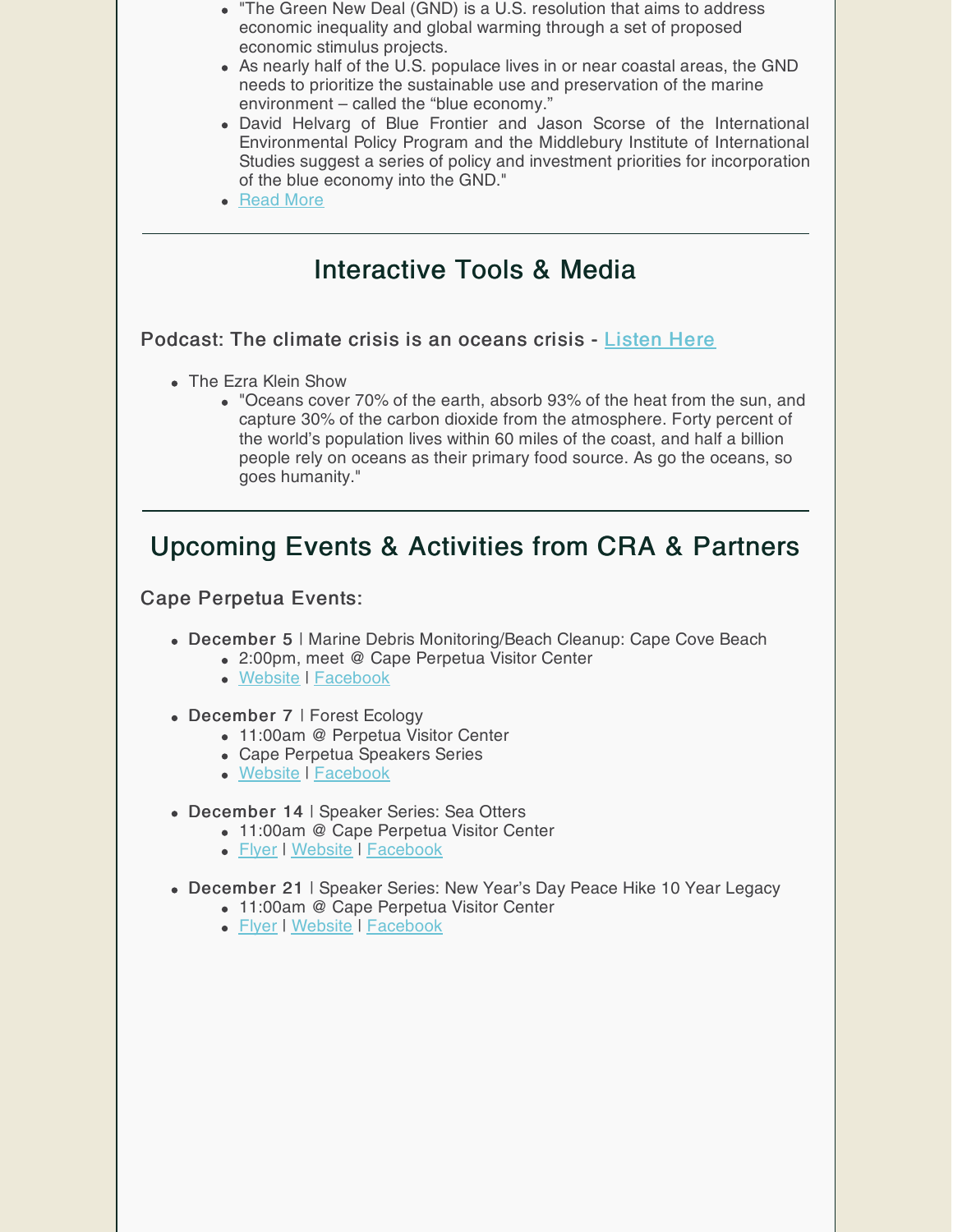

Photo: Cape Perpetua Marine Reserve

#### Cape Falcon Events

- December 11 | Life on the Rocks: Oregon's Rocky Shore Habitats
	- Wednesday, 7pm 9pm
	- Cannon Beach Library
	- Learn more about Oregon's rocky habitats and their protection on Portland Audubon's [website](https://audubonportland.org/our-work/protect/habitat-and-wildlife/coastal-marine/rocky-shores-protection/).
	- **[Facebook](https://www.facebook.com/events/1248653111991770/)**
- December 12 | Life on the Rocks: Oregon's Rocky Shore Habitats
	- Thursday, 7pm 9pm
	- Pine Grove Community House, Manzanita
	- Learn more about Oregon's rocky habitats and their protection on Portland Audubon's [website](https://audubonportland.org/our-work/protect/habitat-and-wildlife/coastal-marine/rocky-shores-protection/).
	- **[Facebook](https://www.facebook.com/events/543959313099724/)**